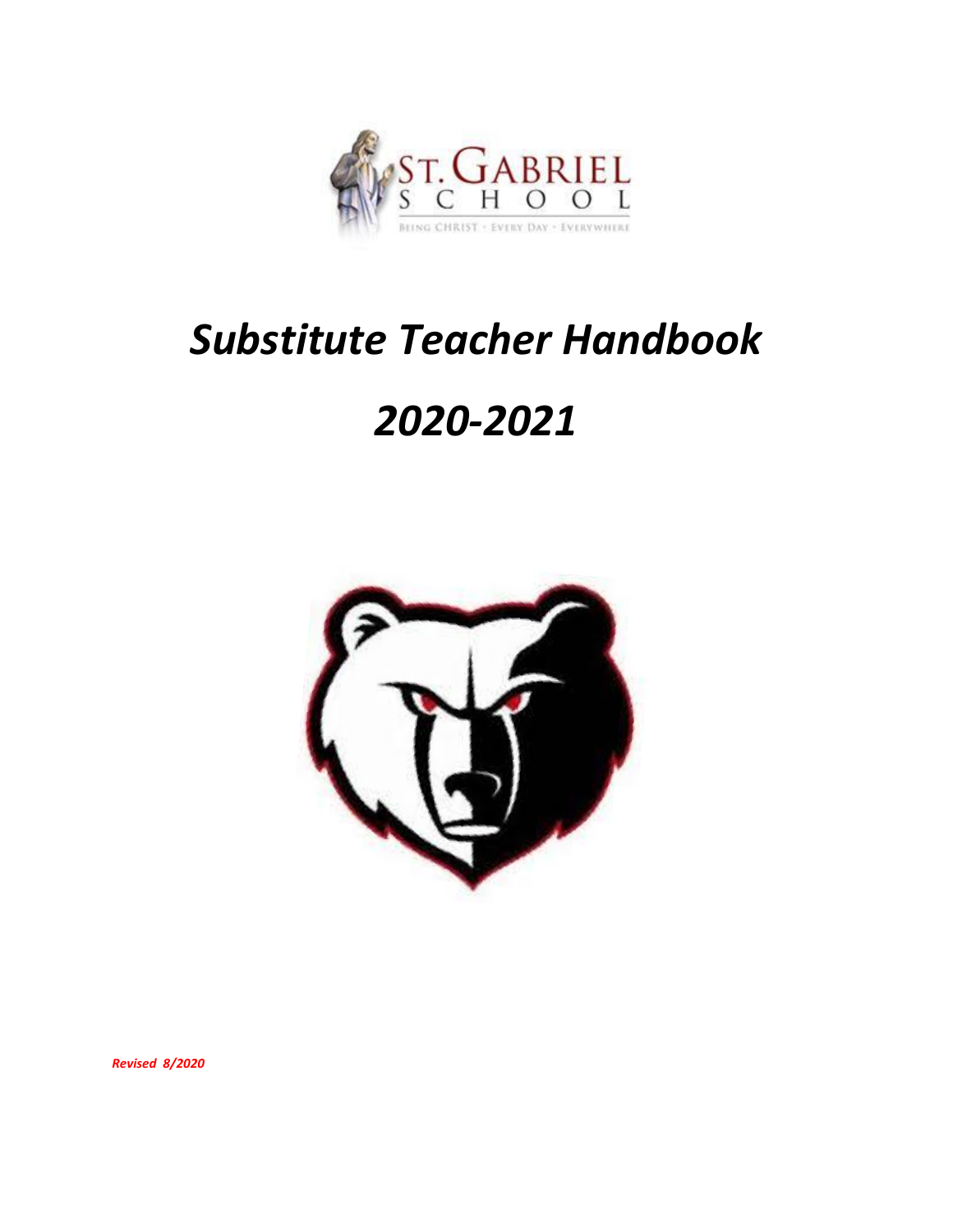# **MISSION**

The mission of the Substitute Teacher is to help provide a safe learning environment for the students at St. Gabriel School. We strive to aid in the social and physical development of our children with respect to the mission of the school of Being CHRIST, Every Day, Everywhere, through teaching, learning, leading and serving.

# **STAFF**

#### Administrators:

Ann Ulrich, Principal, Junior Kindergarten- GR 4

Robert Kumazec, Principal, GR 5- GR 8

#### **Arrival**

• Please stop by the office to log temperature, complete time sheet and obtain ID badge.

#### **Classroom Procedures**

- Take attendance and collect morning mail from students. Place morning mail bag in hallway outside your door. Office Staff will pick up.
- Ask students to stop/stand/quiet themselves to recite morning prayer.
- Students watch GBN (Grizzly Broadcast News) on smart board every morning except Wednesday.
- Follow lesson plans provided by homeroom/related arts teacher.
- Ask students to stop/stand/quiet themselves to recite dismissal prayer.

# **Outdoor Lunch Procedures**

- Students are walked to the MPR by the Homeroom Teacher. Please ensure a positive hand-off with Noon Watch personnel before going to the Faculty Lounge for lunch.
- Students are picked up at the MPR.

# **In-Door Recess Procedures**

● Students are to remain in their classroom and one Noon Watch staff member is to report to their assigned classroom and relieve the teacher.